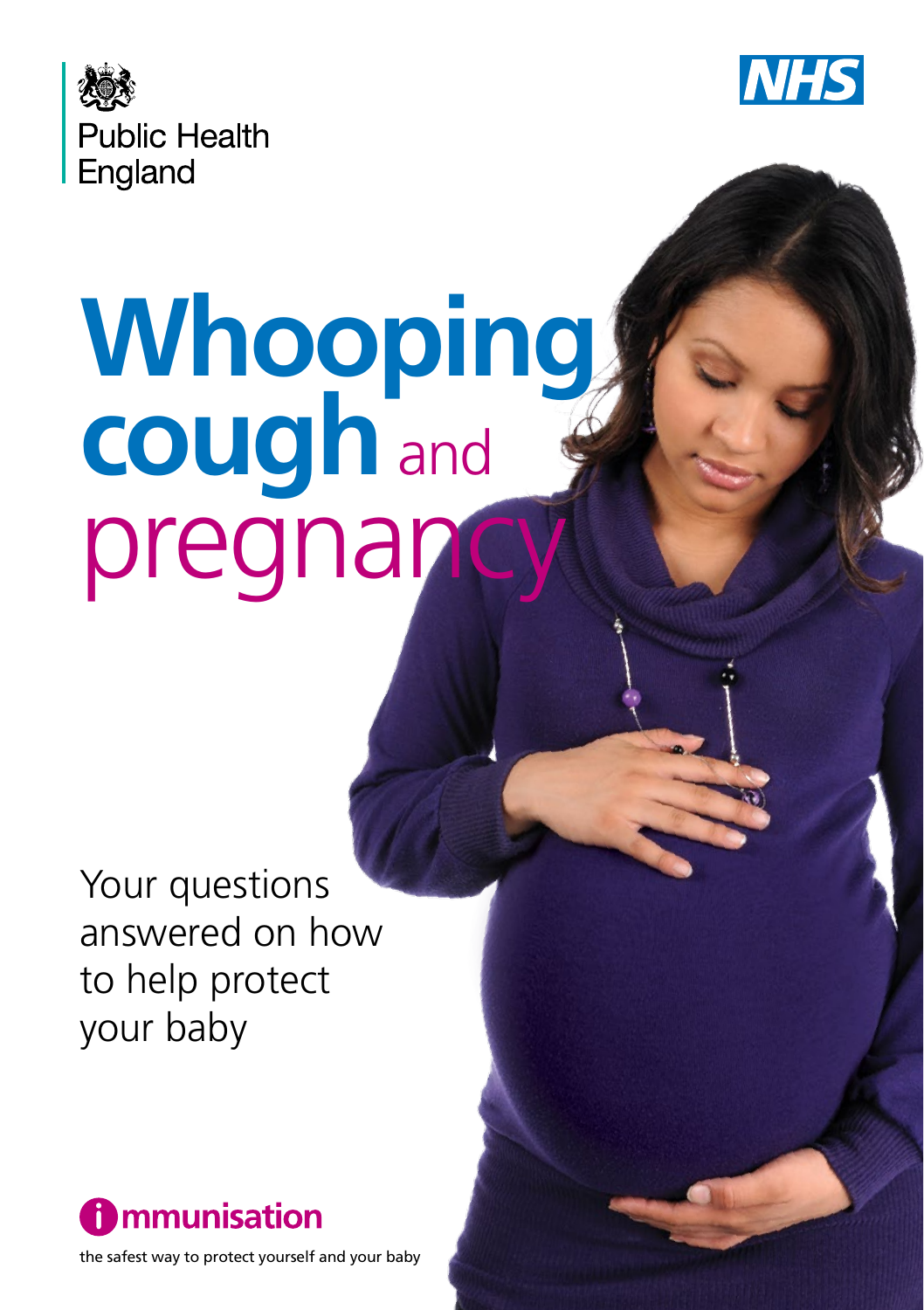### **There is a lot of whooping cough around at the moment and babies who are too young to start their vaccinations are at greatest risk.**

Expectant mothers can help protect their babies by getting themselves vaccinated against whooping cough from 16 weeks. The vaccine is sometimes offered after the mid-pregnancy scan around 18 to 20 weeks.

The vaccination programme was introduced in 2012 and has already protected many young babies against whooping cough. Because the disease continues to circulate at high levels in older age groups, pregnant women still need to be vaccinated. It is important to be vaccinated with every pregnancy.

You may have thought whooping cough had died out but the number of cases in England and Wales started to increase from late 2011.

In 2012 there were ten times as many cases as would be expected in a peak year of disease. Of particular concern was the rising number of cases in young babies who are too young to be vaccinated themselves.

To protect their babies from this serious disease all pregnant women are being offered the whooping cough vaccine. This programme has been in place since 2012 and is highly effective at protecting babies until they can have their first vaccine at two months of age. However, whooping cough levels are still high in older age groups, so it's important that babies continue to be protected.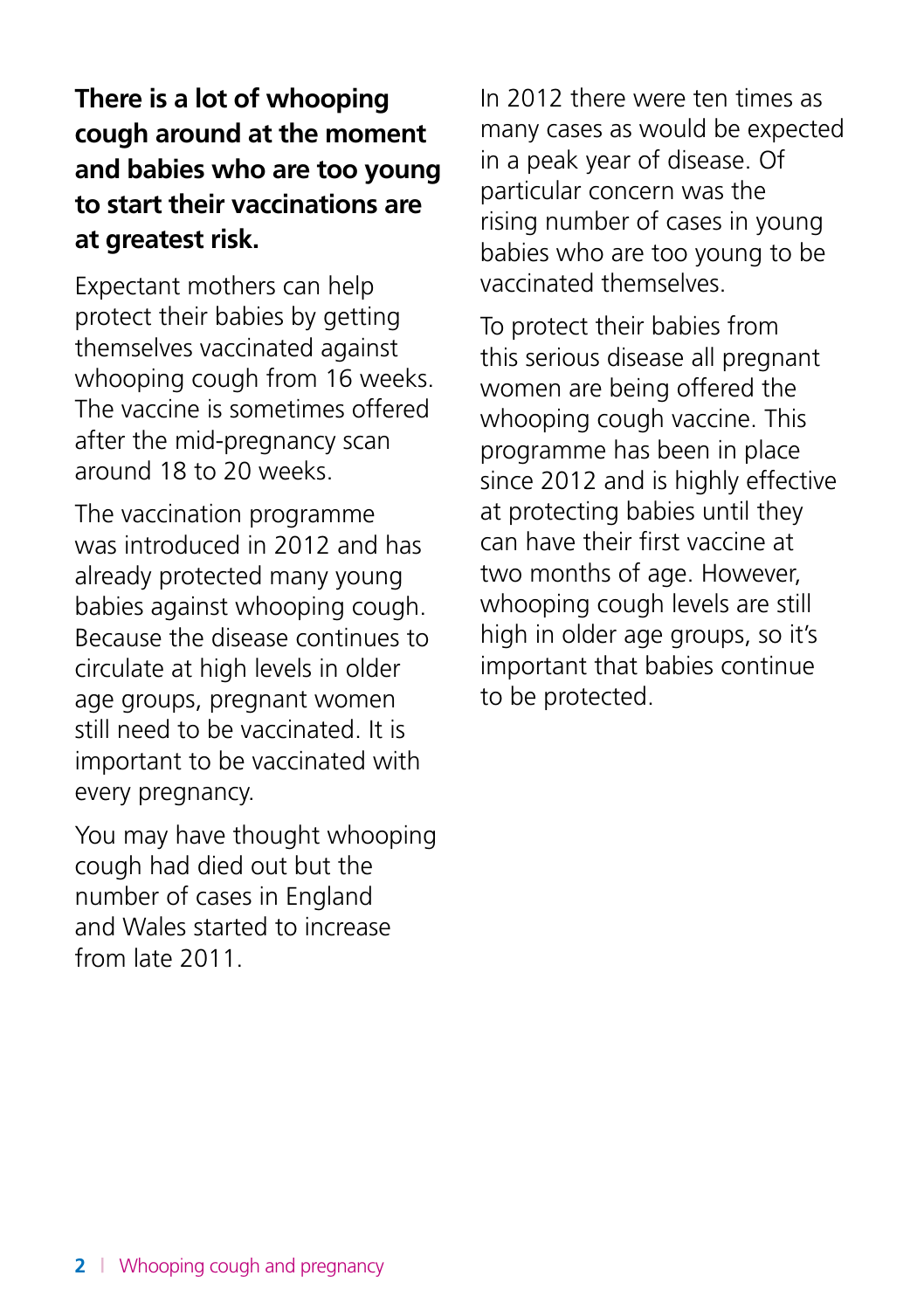# Don't take the risk

#### **Act now to protect your baby from whooping cough from birth**

- Whooping cough is a serious disease that can lead to pneumonia and permanent brain damage. Most young babies with whooping cough will be admitted to hospital and they are at risk of dying from the disease. Deaths from whooping cough are rare in the UK but more babies died in 2012 than in previous recent years.
- Young babies are particularly at risk of serious disease and they remain vulnerable until they can be vaccinated against whooping cough from two months of age. You can help protect your unborn baby against whooping cough in its first weeks by having the whooping cough vaccination while you are pregnant. You should have the vaccination even if you've been vaccinated before or have had whooping cough yourself.
- $\blacksquare$  The best time to get vaccinated to protect your baby is from week 16 up to 32 weeks of pregnancy. You can have the vaccine anytime from 16 weeks but if you have it after 38 weeks it may be less effective.
- Uptake of the vaccine amongst pregnant women has been very encouraging and the vaccination programme has been very effective in protecting young babies against whooping cough.
- Talk to your midwife or GP practice and make an appointment to get vaccinated.
- Your baby will still need to be vaccinated as normal when he or she reaches 8 weeks of age.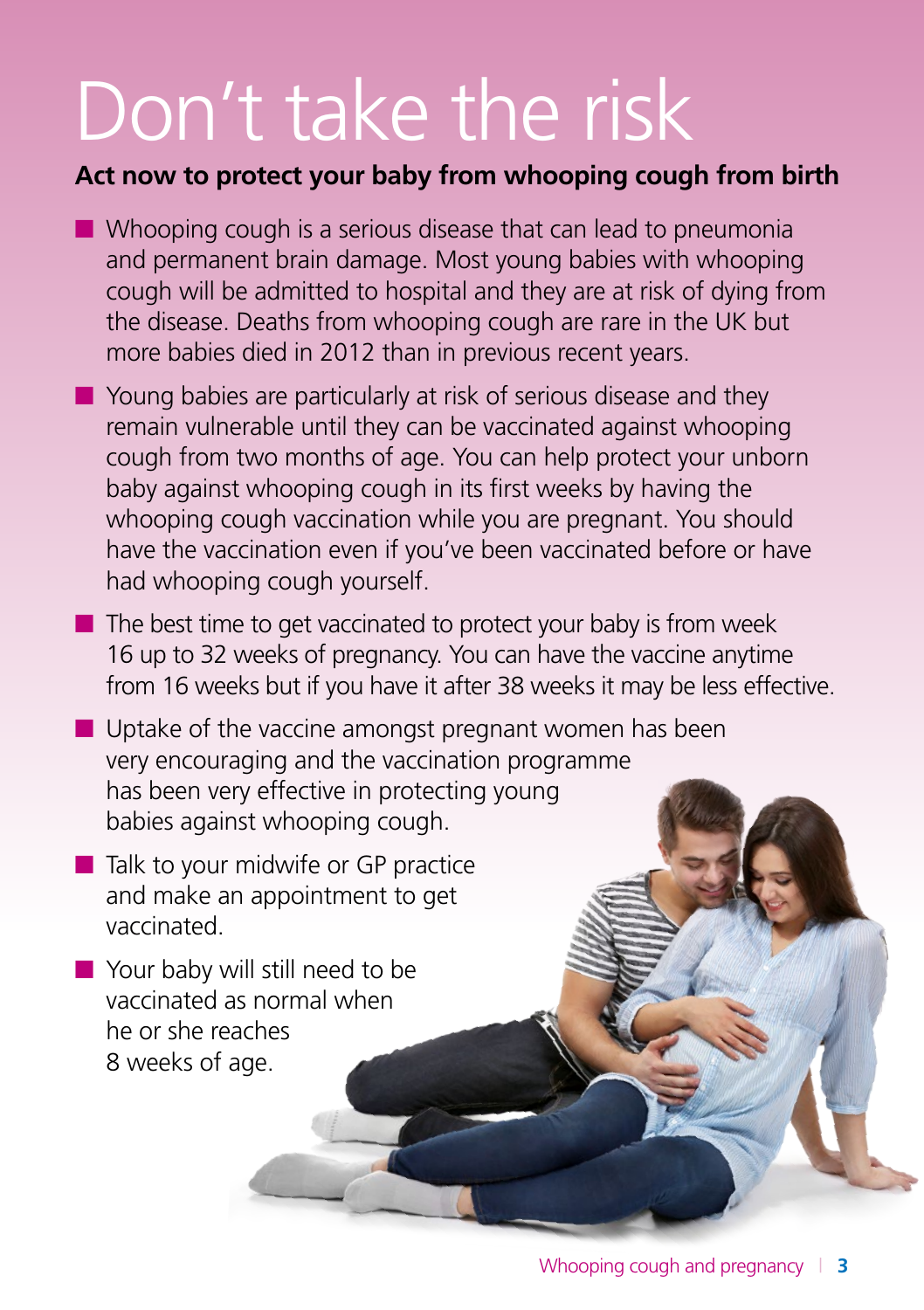#### **What is whooping cough?**

Whooping cough (also known as pertussis) causes long bursts of coughing and choking, making it hard to breathe. The 'whoop' noise is caused by gasping for breath after each burst of coughing. Young babies don't always do this which can make it difficult to recognise the disease. Whooping cough commonly lasts for two to three months. Babies under one year of age are most at risk from whooping cough. For these babies, the disease is very serious and can lead to pneumonia and permanent brain damage. In the worst cases, it can cause death.

Getting vaccinated from week 16 of your pregnancy will help protect your baby

#### **Why are we seeing more outbreaks?**

On average, in the ten years from 2002 to 2011 in England and Wales, 800 cases of whooping cough were reported every year with over 300 babies having to go to hospital and four babies dying. During 2012, however, cases of whooping cough rose sharply with nearly 10,000 cases and 14 baby deaths.

The causes of this increase are not yet fully understood but are being investigated. Of greatest importance is the protection of young babies who are the most likely to suffer badly if they catch the disease. We can best protect these babies by vaccinating women between weeks 16 and 32 of their pregnancy. This will help protect the baby from birth until its first routine vaccine is due at two months of age.

#### **Are we the only country to have this problem?**

Argentina, Australia, Belgium, Canada, Ireland, Israel, New Zealand, Spain, UK and USA are all experiencing similar problem with rising numbers of cases and deaths of young children. All of these countries now recommend the maternal pertussis vaccination.

#### **Are there any risks to me or my baby if I'm vaccinated while I'm pregnant?**

The Medicines and Healthcare products Regulatory Agency (MHRA) in the UK has completed a large study of the safety of the vaccine in pregnancy in 2014. This study, including nearly 18,000 vaccinated women, found no risks to pregnancy associated with the vaccine and rates of normal,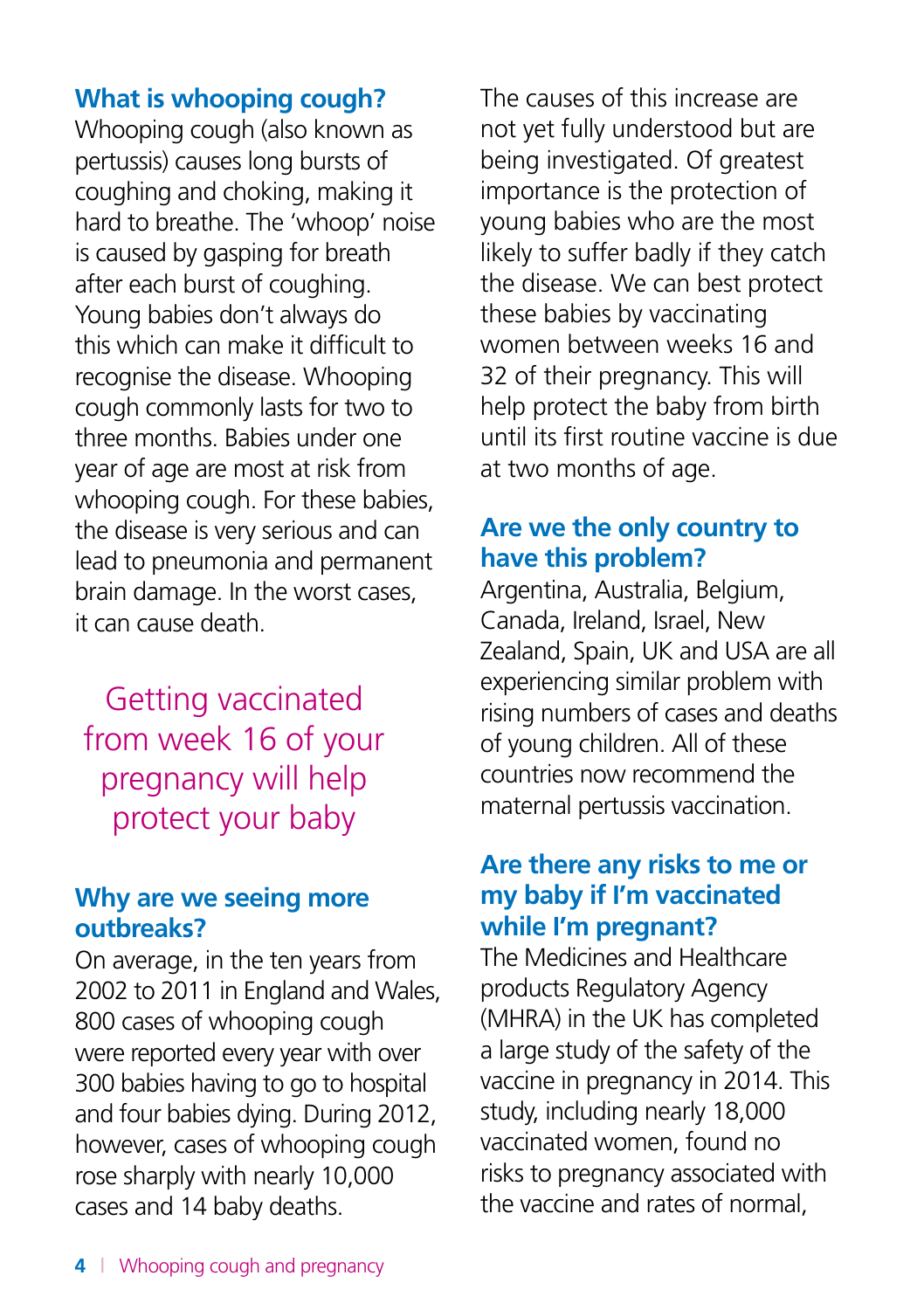healthy births were no different to those as in unvaccinated women. Similar vaccines are also routinely recommended during pregnancy in the US where no risks to pregnancy have been found.

The vaccination programme is highly effective at protecting babies against whooping cough from birth and women still need to be vaccinated

**Are there any side effects from having the vaccine whilst pregnant?**

You may have some mild side effects from the vaccine that are common, such as swelling, redness or

The whooping cough vaccine is not a live vaccine so it can't cause whooping cough in you or your baby if you have the vaccine. It's safer for you to have the vaccine than to risk your newborn baby catching whooping cough.

As there is no whooping coughonly vaccine, the vaccine you will be offered also protects against polio, diphtheria and tetanus. It is the same vaccine that is routinely given to children before they start school. All the parts of the vaccine are killed (inactivated) and it can be safely given in pregnancy.

tenderness where the vaccine is given. Serious side effects are extremely rare, especially in adults. There are no safety concerns specific to having the vaccine during pregnancy.

Your baby will still need their routine vaccinations from 8 weeks of age

Who has been congressed and pregnancy in the second second pregnancy in the second second pregnancy in the second second second second second second second second second second second second second second second second sec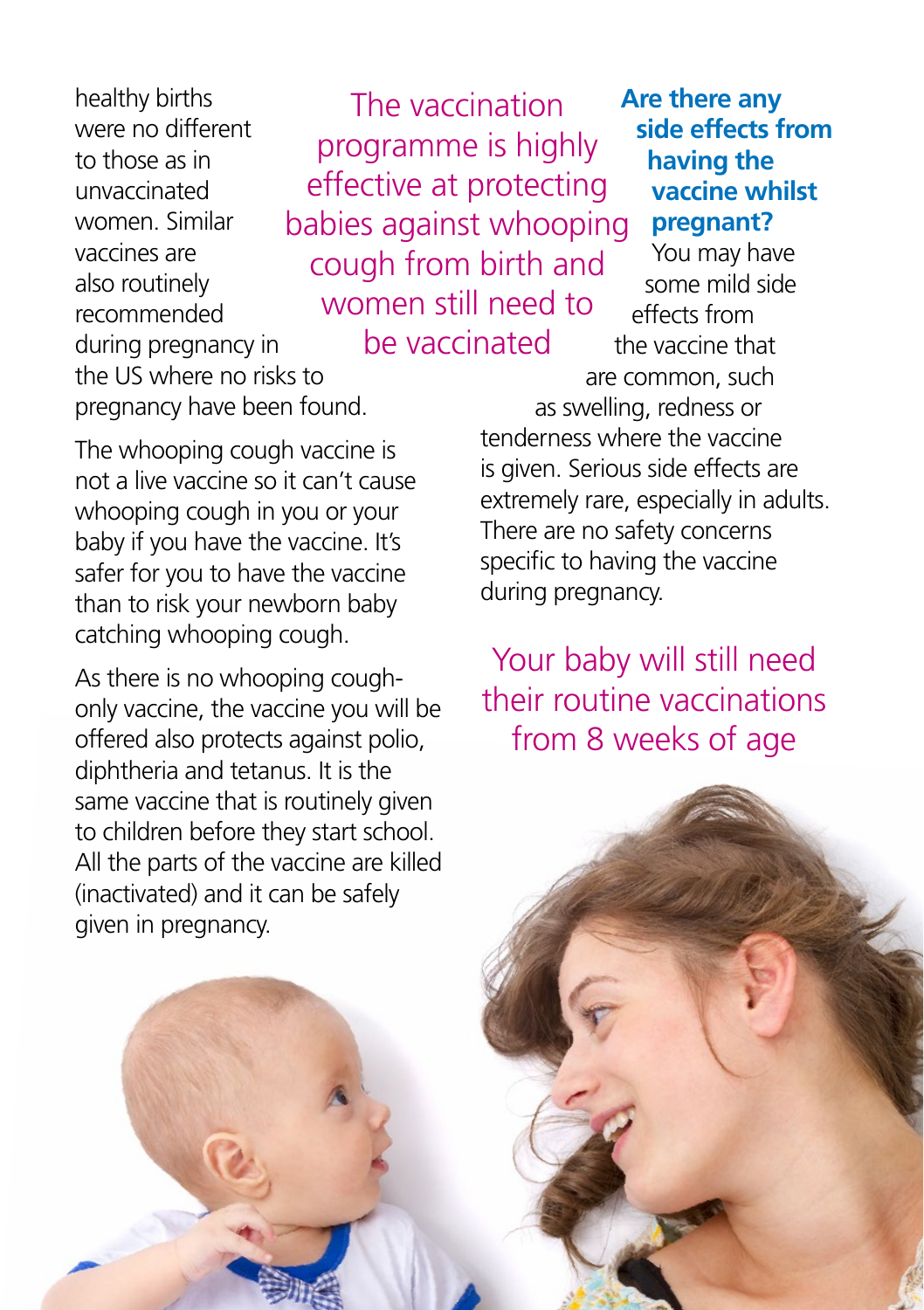#### **How does getting vaccinated during pregnancy protect my baby?**

The immunity you acquire from the vaccine will be passed to your baby through the placenta. This will help protect your baby in the first few vulnerable weeks of its life until he or she is old enough to have the vaccine at two months of age. Babies are offered whooping cough vaccination at 8, 12 and 16 weeks of age as part of their routine immunisations.

#### **Will the vaccine definitely mean my baby doesn't get whooping cough?**

No vaccination guarantees 100% protection but this programme has been in place since 2012 in the UK and published studies have shown that the vaccine is over 90% effective in protecting your baby from whooping cough until his or her vaccinations start at two months of age.

#### **I'm still concerned about having a vaccination while I'm pregnant. Is there an alternative way to protect my baby from whooping cough?**

Unfortunately, there is no effective alternative. In recent years, most of the whooping cough deaths in the UK have been in young babies before they were old enough to have their first whooping cough vaccination. Any protection you may have had through either having had whooping cough or being vaccinated when you were young may have worn off. Having the vaccine during pregnancy provides antibodies that will be passed to your baby so he or she has some protection in the first few weeks of life when whooping cough is most serious.

#### **Why can't my baby be vaccinated as soon as it's born?**

Even if immunised immediately, your baby would not be protected from birth as it takes up to two weeks to develop a response to the vaccine and babies need three doses to build up full protection.

#### **How long will my vaccination protect my baby from whooping cough?**

The immunity your newborn baby gets from your vaccination will help protect it through the very early weeks of life until it can have its first routine vaccination at two months of age. Your baby will still need the full course of three routine whooping cough vaccinations to protect them until they have their pre-school booster dose three years later.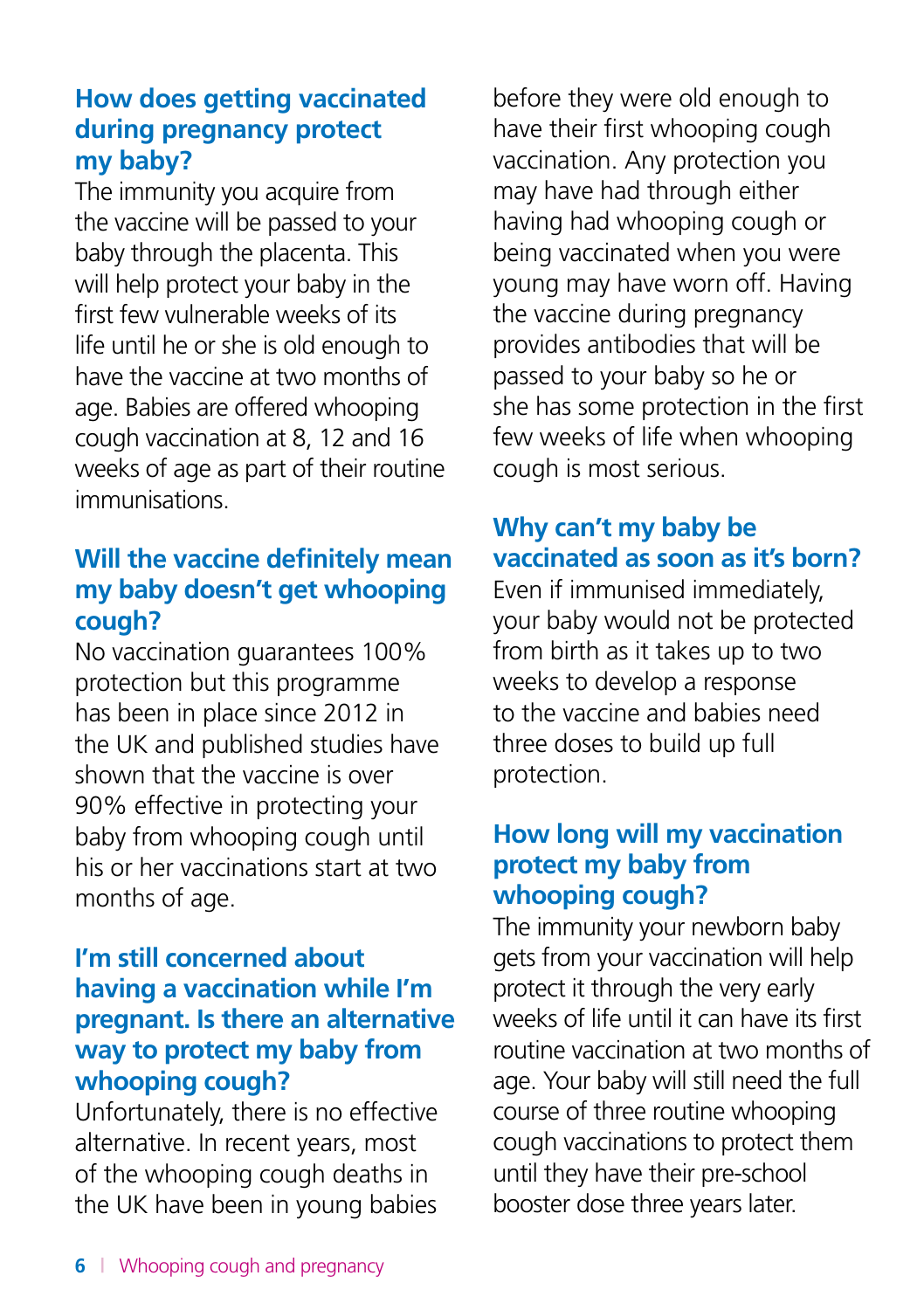#### **I had the vaccination as a child and I am going to breast feed. Won't that protect my baby?**

Unfortunately, breast feeding won't provide enough protection for your baby against whooping cough.

#### **I'm expecting twins – what should I do?**

One vaccination will help protect all your babies, no matter how many you are expecting.

#### **What if I get pregnant again soon after the birth of my baby?**

You should get revaccinated ideally between 16 and 32 weeks of any pregnancy.

#### **When will I get the vaccination?**

If you are pregnant, you should have your vaccination between weeks 16 to 32. You may be offered it when you have your mid-pregnancy scan around 18 to 20 weeks.

#### **How late in my pregnancy can I have the vaccination?**

The vaccination should ideally be given anytime between 16 and 32 weeks. You can still have the vaccination up to your time of delivery, but it may be less effective after 38 weeks.

#### **What should I do now?**

If you are in week 16 of your pregnancy and you haven't heard from your midwife or GP practice, contact them to arrange an appointment at the earliest opportunity.

Whooping cough is a serious disease in young babies that can lead to permanent brain damage

#### **I've heard that I should have the flu vaccine when I am pregnant. Can I have both vaccines together?**

If you are pregnant during the flu season, then you should have the flu vaccine as early as possible in your pregnancy. If you are 16 weeks and over, then you can and should have both vaccines. The whooping cough vaccine can be given at the same time as the flu vaccine but do not wait until the winter season to have them together. Your baby will aet the best protection if you have the vaccine from the 16<sup>th</sup> week of your pregnancy.

#### **Where can I get more information?**

**www.nhs.uk/vaccinations**